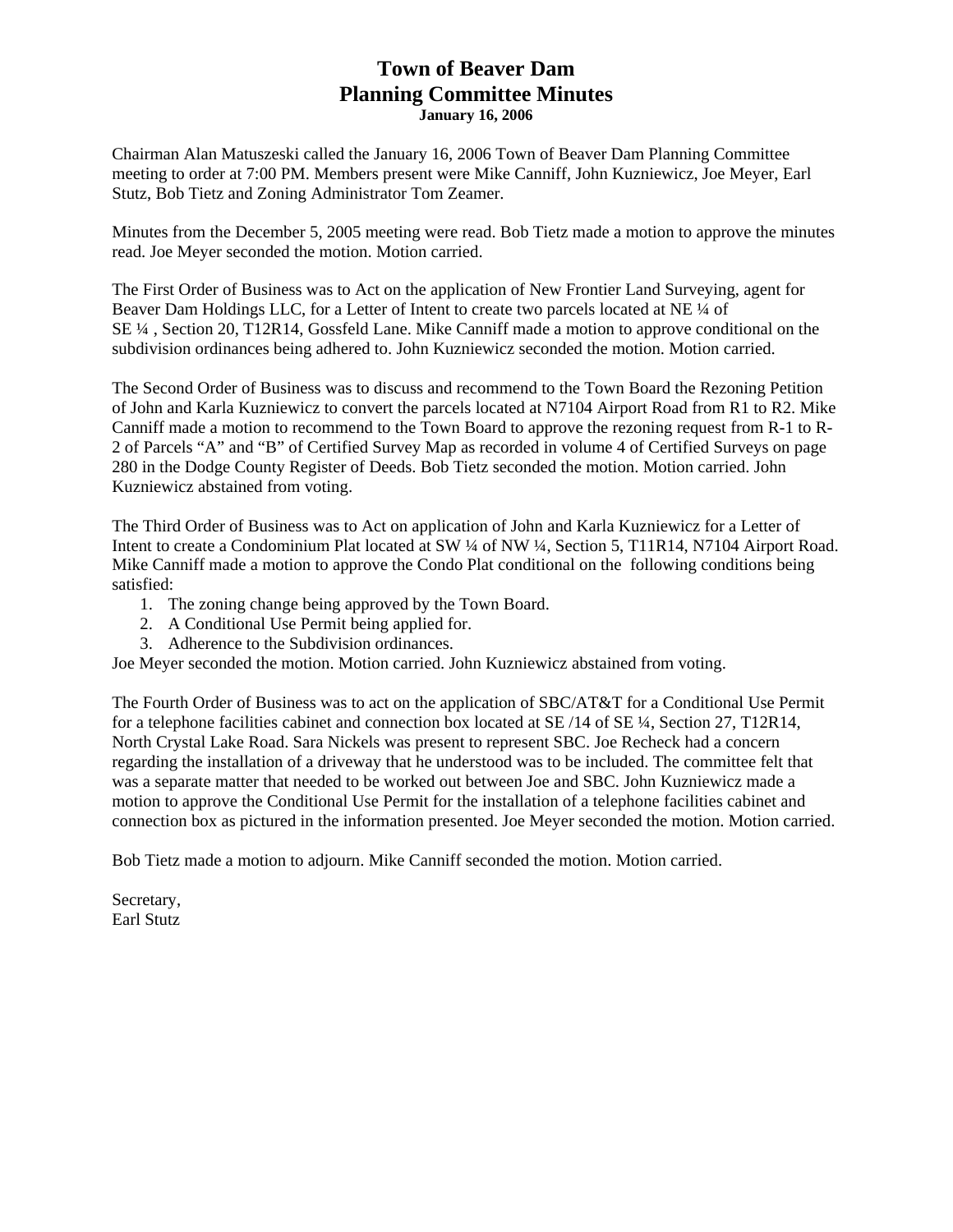## **Town of Beaver Dam Planning Committee Minutes March 6, 2006**

Chairman Alan Matuszeski called the March 6, 2006 Town of Beaver Dam Planning Committee meeting to order at 7:00 PM. Members present were, John Kuzniewicz, Joe Meyer, Earl Stutz, Bob Tietz and Zoning Administrator Tom Zeamer.

Minutes from the January 16, 2006 meeting were read. Bob Tietz made a motion to approve the minutes as read. John Kuzniewicz seconded the motion. Motion carried.

The First Order of Business was to act on the application of Design Tech Engineering, agent for Louis Nehls, for a Preliminary Plat review for Hemlock Estates. Using the drawings, Dan Prunuske explained the storm water management plan and how it will impact the adjoining land owners in a positive way. One audience member had questions about wells, septics and what the zoning of the new lots would be. Dan explained that all the lots are zoned for single family residences, each lot would have its own septic system and that the subdivision ordinance encourages shared wells but it is not required. Dan said the County has seen the preliminary plan and is satisfied and he assured us that it complies with all current Town ordinances. John Kuzniewicz made a motion to conditionally approve contingent on MSA's review and approval of the water study. Bob Tietz seconded the motion. Motion carried.

The Second Order of Business was to act on the application of Design tech Engineering, agent for Louis Nehls, for a Final Plat Review for Sunset Estates. Dan Prunuske indicated that MSA has reviewed and approved the water study. Earl Stutz made a motion to approve the Final Plat. Joe Meyer seconded the motion. Motion carried.

The Third Order of Business was to Act on the application of Donna and Todd Metke for the Preliminary Plat Review of Crystal Ridge Farms Two, located on Thompson Road. Dan Prunuske presented the storm water management study. The following concerns were raised regarding the preliminary plat:

- 1. The name of the subdivision was not acceptable to the Town because it is too much like the other subdivision and there was concern there would be confusion in an emergency situation.
- 2. Passing and turn lanes on Thompson Road were not shown. Dan Prunuske then provided a revised set of drawings dated February 17, 2006 (sheet 7 of 8) that did show both lanes.
- 3. Vision corners need to be shown for Lots 1 and 14.
- 4. MSA must review and approve the storm water management study and the design of the passing and turning lanes.

John Kuzniewicz made a motion to conditionally approve the preliminary plat to include all requirements of the Town of Beaver Dam land division and subdivision code. Bob Tietz seconded the motion. Motion carried.

Bob Tietz made a motion to adjourn. Joe Meyer seconded the motion. Motion carried.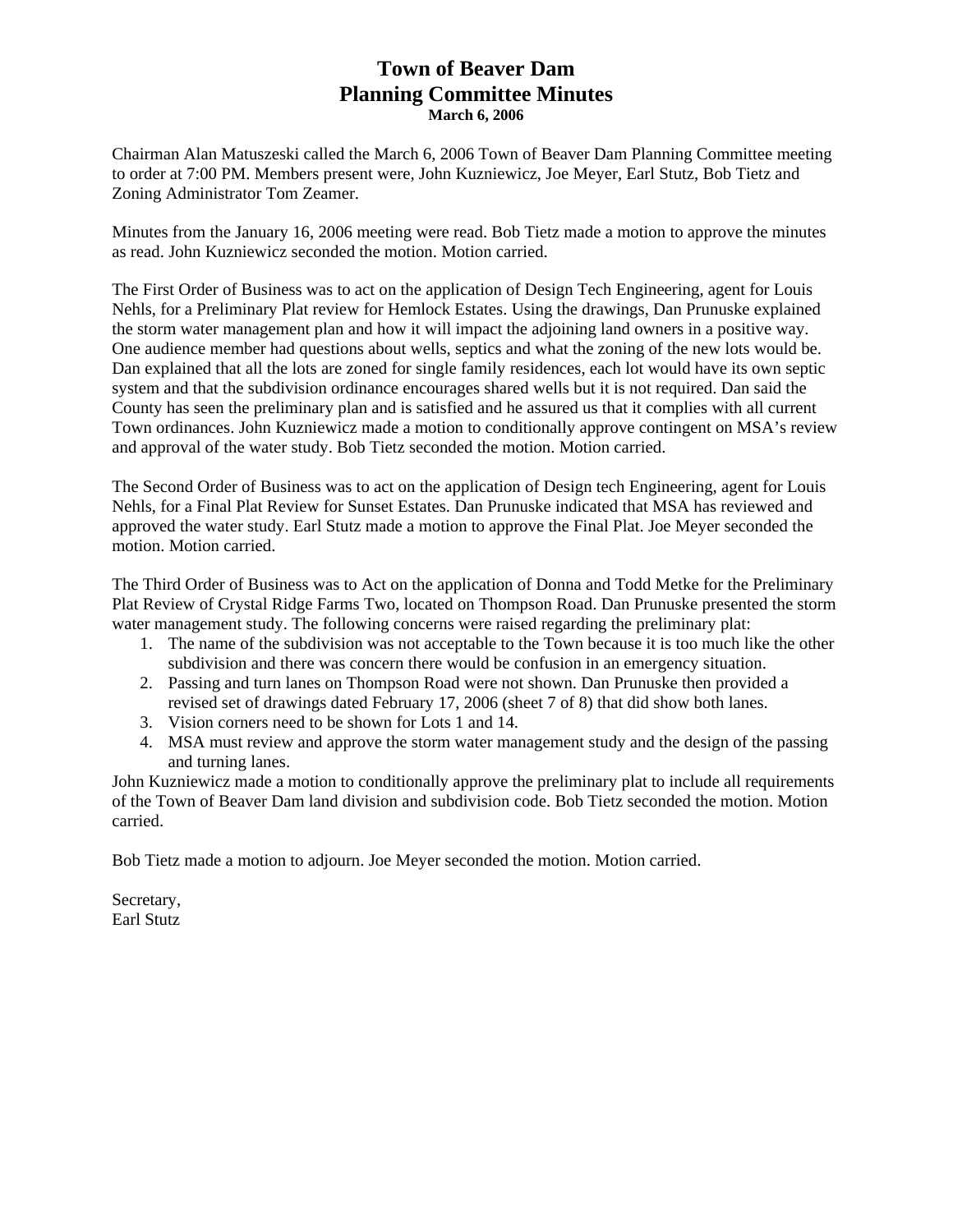#### **Town of Beaver Dam Planning Committee Minutes June 12, 2006**

Chairman Alan Matuszeski called the June 12, 2006 Town of Beaver Dam Planning Committee meeting to order at 7:00 PM. Members present were Mike Canniff, John Kuzniewicz, Joe Meyer, Earl Stutz, Bob Tietz, Larry Braker and Zoning Administrator Tom Zeamer.

Minutes from the March 6, 2006 meeting were read. Bob Tietz made a motion to approve the minutes as read. Joe Meyer seconded the motion. Motion carried.

Chairman Matuszeski opened the Public Hearing.

The First Item on the agenda was the rezoning application of Walter Maron W9468 Iron Road Beaver Dam to change the 8.76 acres that consist of 8 acres zoned AG and .76 acres undeveloped both to Commercial. This added to the existing 13.83 acres already zoned Commercial would total 22.59 acres. There was no negative input from the audience on the matter.

The Second Item on the agenda was the rezoning application of Rick Gempler W7406 Apache Drive Beaver Dam to change from R-1 to R-2 to accommodate a Bed & Breakfast operation. There was no negative input from the audience on the matter.

The Third Item on the agenda was the rezoning application of Allen Boode N7669 Indian Hills Trail to change from R-1 to R-2 to accommodate a Bed & Breakfast operation. There was no negative input from the audience on the matter.

The Fourth Item on the agenda was the rezoning application of Patrick Maleck N5865 Maleck Circle Beaver Dam to change the zoning of a 250' by 300' piece of the adjoining 20 acre parcel for building a single family residence. There was no input from the audience for or against.

At 7:15 PM Chairman Matuszeski closed the Public Hearing.

The First Order of Business was to act on the rezoning application of Walter Maron W9468 Iron Road Beaver Dam to change the 8.76 acres that consist of 8 acres zoned AG and .76 acres undeveloped both to Commercial. This added to the existing 13.83 acres already zoned Commercial would then total 22.59 acres. Earl Stutz made a motion to recommend to the Town Board to approve the rezoning. Mike Canniff seconded the motion. Motion carried.

The Second Order of Business was to act on the rezoning application of Rick Gempler W7406 Apache Drive Beaver Dam to change from R-1 to R-2 to accommodate a Bed & Breakfast operation. Larry Braker made a motion to recommend to the Town Board to approve the rezoning. Joe Meyer seconded the motion. Motion carried.

The Third Order of Business was to act on the rezoning application of Allen Boode N7669 Indian Hills Trail to change from R-1 to R-2 to accommodate a Bed & Breakfast operation. Larry Braker made a motion to recommend to the Town Board to approve the rezoning. John Kuzniewicz seconded the motion. Motion carried.

The Fourth Order of Business was to act on the rezoning application of Patrick Maleck N5865 Maleck Circle Beaver Dam to change the zoning of a 250' by 300' piece of the adjoining 20 acre parcel for building a single family residence. John Kuzniewicz made a motion to table the request because no one was present to represent the request.

The Fifth Order of Business was to act on the Letter of Intent of Earl Stutz N8070 Hwy A Beaver Dam to create a 2.5 acre parcel on his land northeast of his existing homestead for the purpose of building a new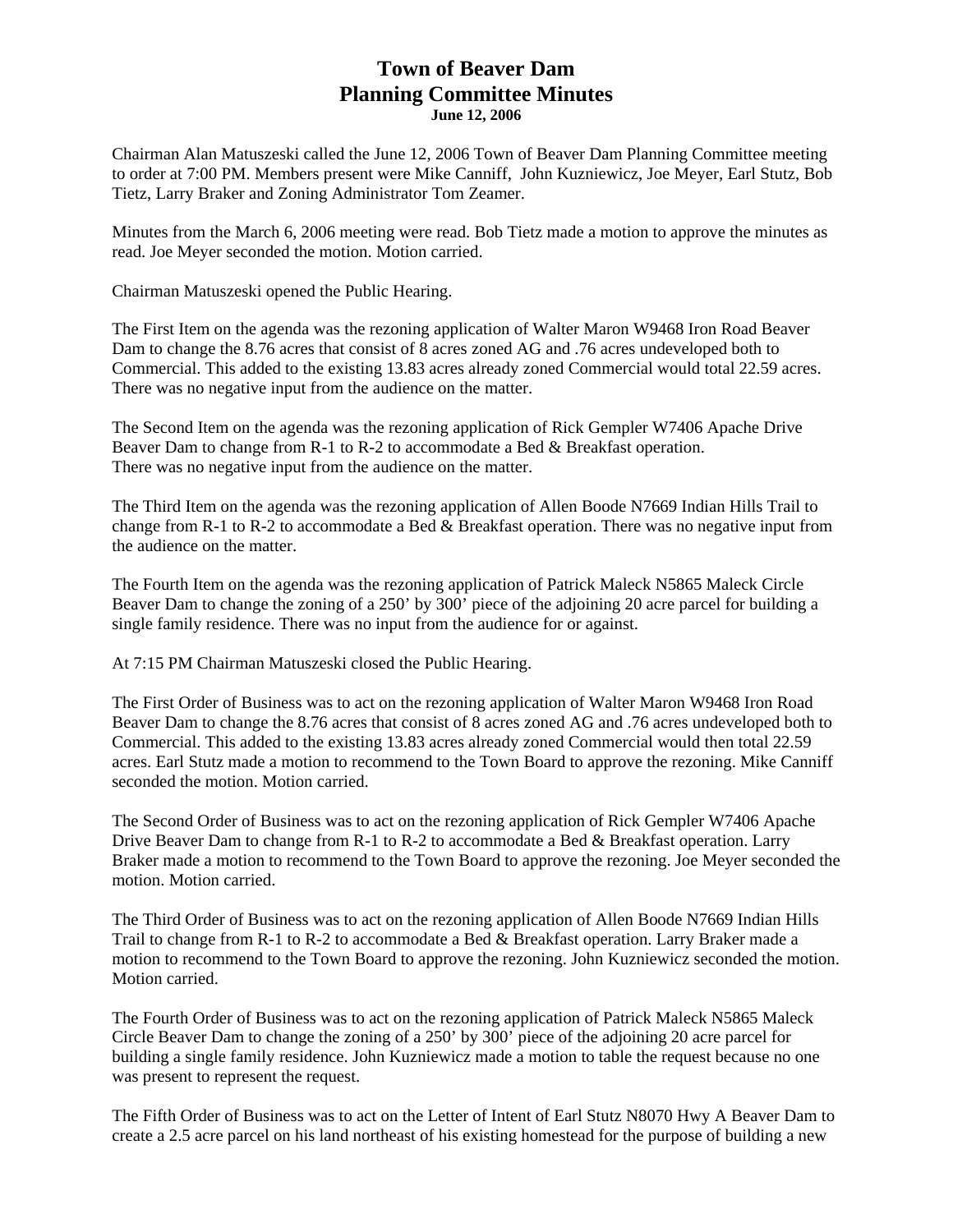home. Earl explained that this was the final step in a process that had started in 1991. It included surveying off the existing buildings so they could be sold to help fund the new house and applying for and receiving a variance in February of this year which was required due to an ordinance change in the Township last year. Even though Earl owns all the land around the proposed site, he wanted to create the new parcel within it to ensure that everything is in place and confirmed so when he is ready to build he won't have any problems. John Kuzniewicz made a motion to approve the request. Mike Canniff seconded the motion. Motion carried. Earl abstained from voting.

The Sixth Order of Business was to act on the Letter of Intent of Linda Slager to create a 48 acre parcel at W7768 Hwy 33 Beaver Dam. (It is referenced as Parcel # 1 on the sketch provided.) John Kuzniewicz requested that the 60' easement shown be widened to 66' to accommodate a road bed. Linda agreed to the request. John Kuzniewicz made a motion to approve the request. Earl Stutz seconded the motion. Motion carried.

The Seventh Order of Business was to act on the Letter of Intent of William and Frieda Kern to create a 1 to 2 acre parcel at W8231 Parker Road under farm consolidation. Larry Braker made a motion to approve the request. Bob Tietz seconded the motion. Motion carried.

The Eighth Order of Business was to act on the Conditional Use request for William and Frieda Kern at W8231 Parker Road. Larry Braker made a motion to approve the Conditional Use. Joe Meyer seconded the motion. Motion carried.

The Ninth Order of business was to act on the Letter of Intent of New Frontier, agent for Roseanne Schutte, to create a 5+ acre lot at N5631/N5617 Shaw Hill Road. This request was withdrawn.

The Tenth Order of Business was to review and approve the final plat for Hillview Subdivision. A letter from Dan Prunuske dated 12 June, 2006 was presented to our committee. It was a summary of the on-site inspection that Neal Stippich, John Kuzniewicz, Tom Zeamer, Bob Tietz and Dan had conducted. Seven items that needed to be addressed were listed. An eighth item, the right to farm statement was added by the Committee. Alan Matuszeski made a motion to approve the plat contingent on all eight items on Dan Prunuske's list dated 12 June, 2006 being satisfied. Mike Canniff seconded the motion. Motion carried.

The Eleventh Order of Business was to review the Conditional Use Permit for Powercom Park. Earl Stutz made a motion to table it because no one was present to represent Powercom Park. Larry Braker seconded the motion. Motion carried.

Earl Stutz made a motion to adjourn. Alan Matuszeski seconded the motion. Motion carried.

Secretary,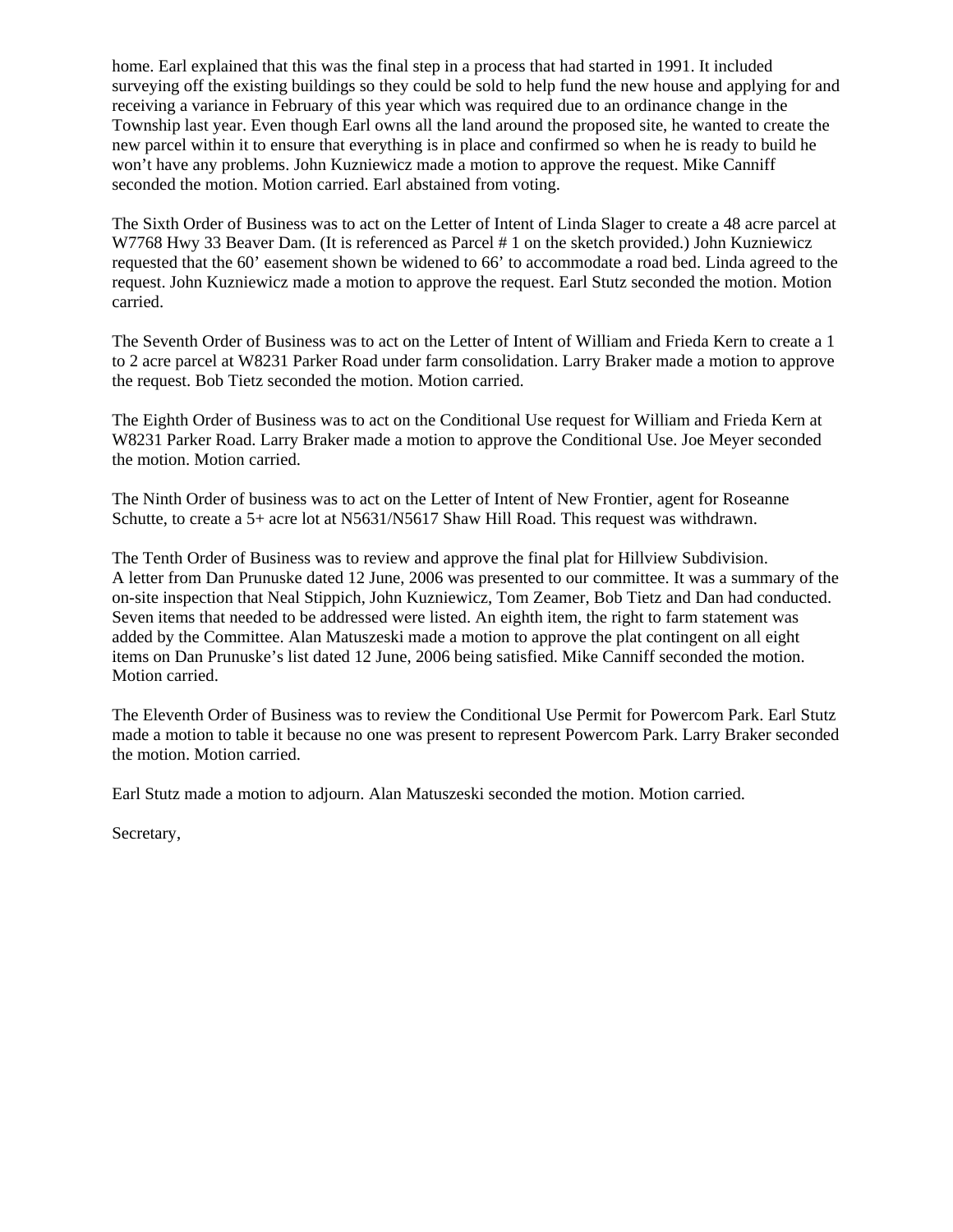## **Town of Beaver Dam Planning Committee Minutes July 10, 2006**

Chairman Alan Matuszeski called the July 10, 2006 Town of Beaver Dam Planning Committee meeting to order at 7:00 PM. Members present were Mike Canniff, John Kuzniewicz, Joe Meyer, Earl Stutz, Larry Braker, Bob Tietz and Zoning Administrator Tom Zeamer.

Minutes from June 12, 2006 meeting were read. Mike Canniff's name was added to the list of members present at the meeting. John Kuzniewicz made a motion to approve the minutes as corrected. Joe Meyer seconded the motion. Motion carried.

Chairman Matuszeski opened the Public Hearing.

The First Item on the agenda was the rezoning application of Patrick Maleck N5865 Maleck Circle Beaver Dam to change the zoning of a 250' by 300' piece of the adjoining 20 acre parcel for building a single family residence. There was no negative input from the audience. John Kuzniewicz questioned Pat on the dimension of the strip of land remaining along the southern boundary of his property and encouraged him to leave at least the standard road width of 66' to ensure future access and development of his remaining property. Pat indicated it was 27 feet wide and he had no plans for future development and therefore did not want to change it. He also felt he could come from the north to get to this property if he ever did decide to develop it further.

At 7:10 PM Chairman Matuszeski closed the Public Hearing.

The First Order of Business was to act on the Conditional Use application of Rick Gempler W7406 Apache Drive Beaver Dam to accommodate a Bed & Breakfast. Elizabeth Boode spoke in favor of the application. Off street parking availability was questioned. They indicated that in addition to parking in front of their three car garage they have additional paved area for several cars. They stated that one bedroom would be available for rent. Larry Braker made a motion to approve the Conditional Use with two conditions.

- 1. The operation is for one bedroom.
- 2. Adequate off street parking is provided.

John Kuzniewicz seconded the motion. Motion carried.

The Second Order of Business was to act on the Conditional Use application of Allen Boode N7669 Indian Hills Trail to accommodate a Bed & Breakfast. Mrs. Boode indicated they have off street parking for two additional vehicles and that they would be starting with one bedroom for rent now with the possibility of going to a second one in the future. Larry Braker made a motion to approve the Conditional Use with two conditions.

- 3. The operation is for two bedrooms
- 4. Adequate off street parking for two vehicles is provided.

Joe Meyer seconded the motion. Motion carried.

The Third Order of Business was to act on the Conditional Use application of Steve Drunasky, Hidden Valley Drive, for a duplex in an area zoned R-2. John Kuzniewicz made a motion to approve the Conditional Use. Larry Braker seconded the motion. Motion carried.

The Fourth Order of Business was to act on the Letter of Intent of Linda Slager, to create an approximate 25 acre parcel at W7768 Hwy 33. Teresa Schmick, Linda Slager's daughter, showed where the parcel laid in relationship to Crystal Creek Dairy and where the driveway off of Highway 33 would be positioned. This parcel has one high area for a single family residence and the rest of it will remain as it is now, a low marsh area. John Kuzniewicz made a motion to table the request until MSA can determine the feasibility of extending Thompson Road to the north as defined in the Township Comprehensive Plan. Bob Tietz seconded the motion. The motion carried.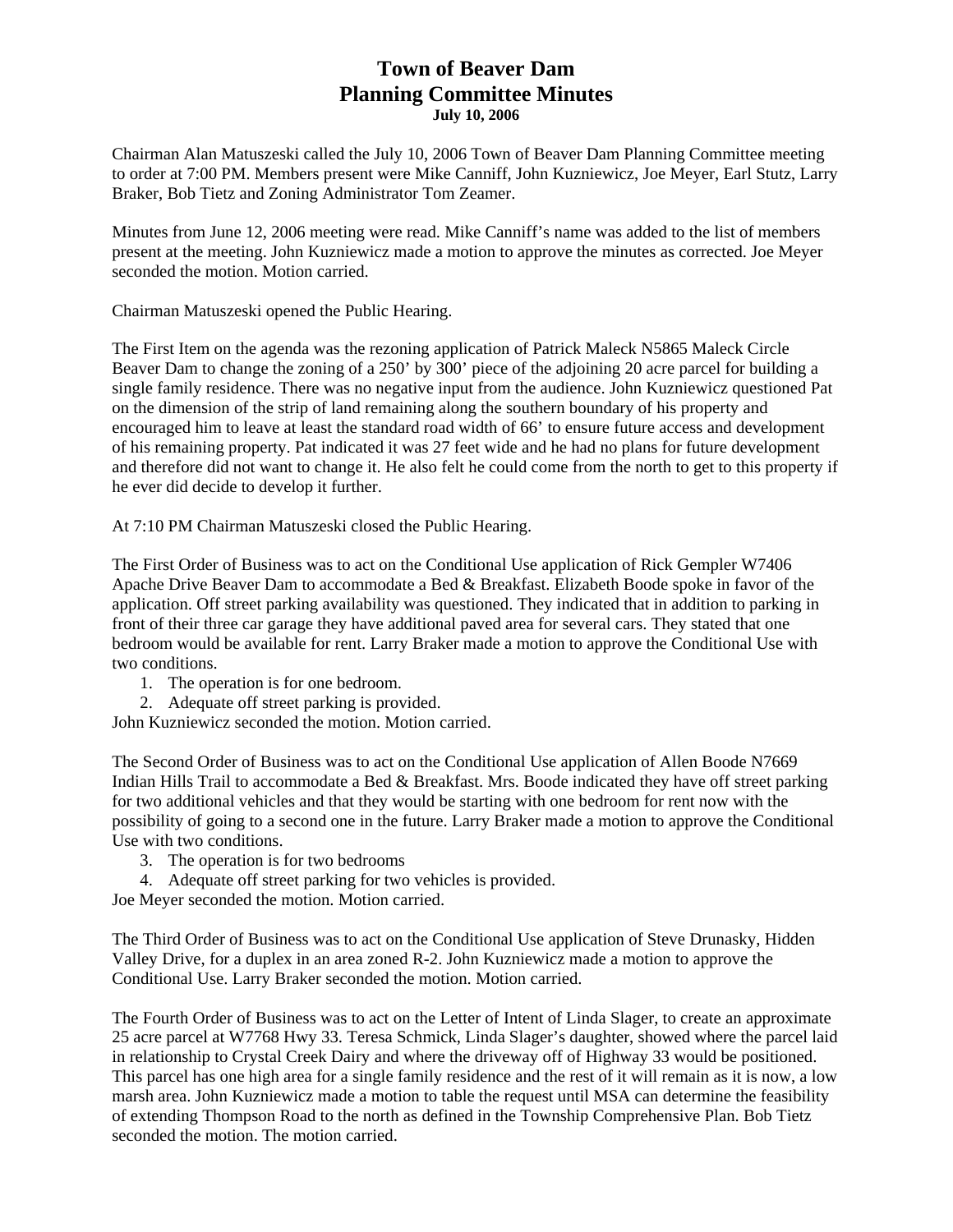The Fifth Order of Business was to review the Conditional Use Permit for Powercom Park. Rex Melius, the General Manager, explained that all the outstanding projects are now completed. They included completing the extension of the berm, erecting signage in turn three and the additional parking lot lighting. John Kuzniewicz made a motion that the annual review be eliminated unless deemed necessary by the Planning Committee or Town Board. Bob Tietz seconded the motion. Motion carried.

The Sixth Order of Business was the rezoning application of Patrick Maleck N5865 Maleck Circle Beaver Dam to change the existing A-2 zoning of a 250' by 300' piece of the adjoining 20 acre parcel to R-1 for building a single family residence. John Kuzniewicz made a motion to recommend to the Town Board to approve the rezoning as requested. Bob Tietz seconded the motion. Motion carried. Mike Canniff abstained.

The Seventh Order of Business was to act on the Letter of Intent from Patrick Maleck to create a parcel at the same location. John Kuzniewicz made a motion to approve the request. Bob Tietz seconded the motion. Motion carried. Mike Canniff abstained.

Bob Tietz made a motion to adjourn. Joe Meyer seconded the motion. Motion carried.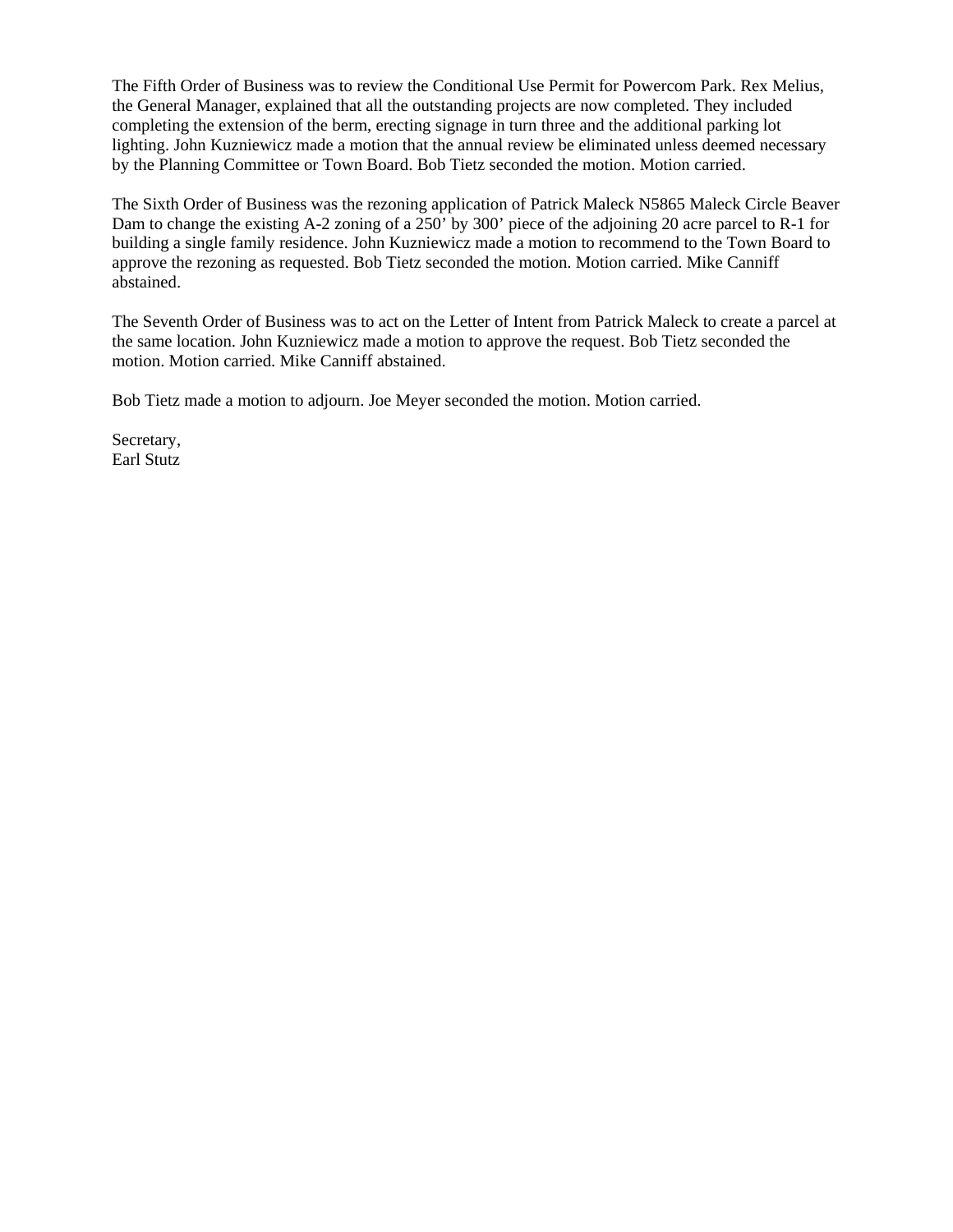## **Town of Beaver Dam Planning Committee Minutes August 7, 2006**

Chairman Alan Matuszeski called the August 7, 2006 Town of Beaver Dam Planning Committee meeting to order at 7:00 PM. Members present were Mike Canniff, John Kuzniewicz, Van Rokicki, Earl Stutz, Larry Braker, Bob Tietz and Zoning Administrator Tom Zeamer.

Minutes from July 10, 2006 meeting were read. Bob Tietz made a motion to approve the minutes as read. Larry Braker seconded the motion. Motion carried.

The First Order of Business was to have a preliminary consultation with Todd Metke on a proposed subdivision on 52 acres of the Slager Property along Hwy 33 east of Beaver Dam. Todd provided a sketch showing a proposed 37 Lots with two access roads, one off of Hwy 33 and the other off of Prospect Road. Several audience members raised concerns about discrepancies in lot boundaries where the surveyor had his wood stakes located compared to where the buried steel pipes were located. David Sunquest, owner of the adjacent marina, was very concerned about the noise his boat business generates when he is working on the motors. He is concerned new land purchasers will buy lots without being aware of it and then complain about it after the fact. He has been in business for over 18 years and requested that an effective buffer be provided to avoid a problem in the future. Other adjoining landowners present were also concerned about water runoff and foot traffic across their property by people going to Crystal Lake Park.

Bob Tietz made a motion to adjourn. Van Rokicki seconded the motion. Motion carried.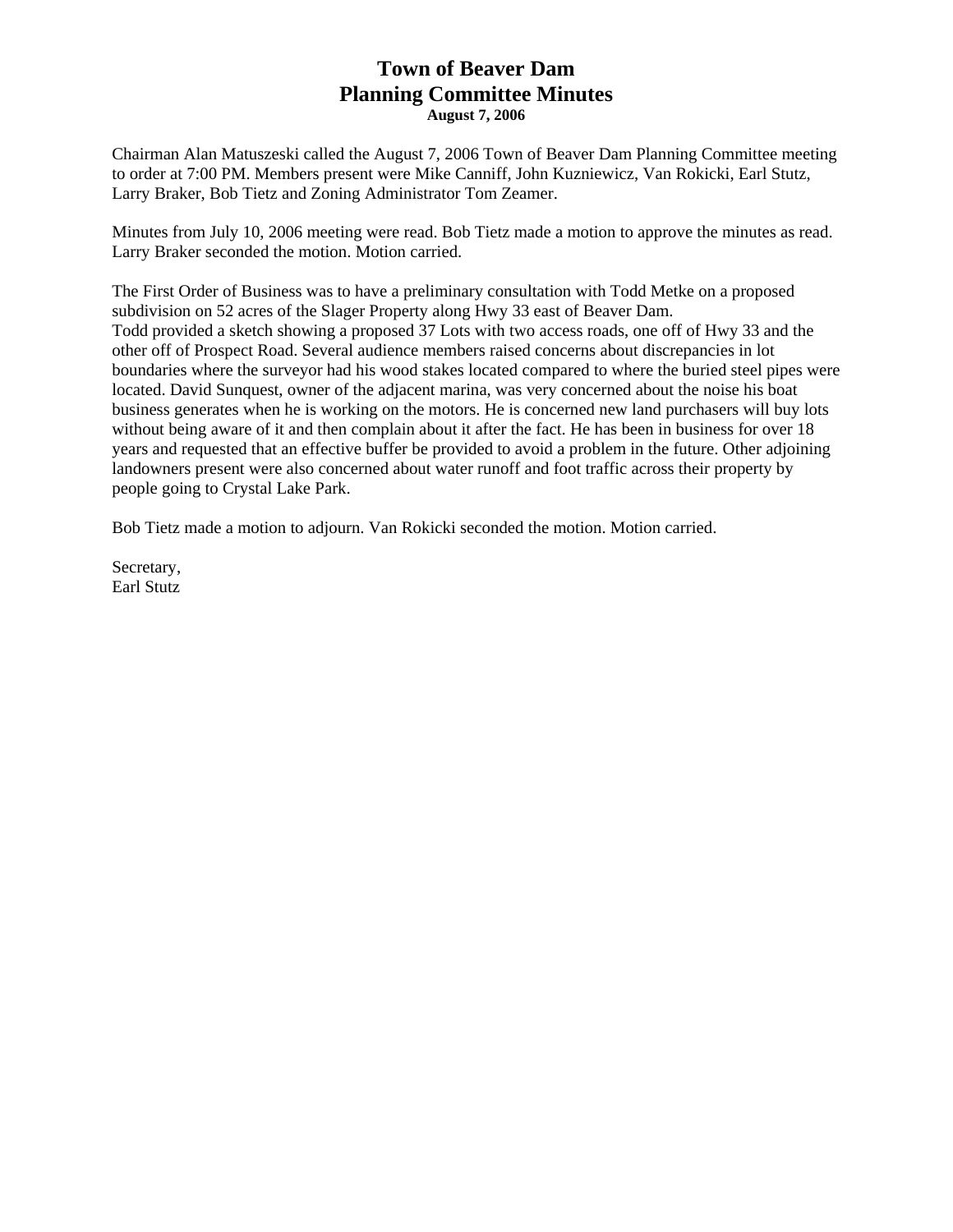## **Town of Beaver Dam Planning Committee Minutes September 11, 2006**

#### **CORRECTED AND APPROVED**

Chairman Alan Matuszeski called the September 11, 2006 Town of Beaver Dam Planning Committee meeting to order at 7:00 PM. Members present were Mike Canniff, John Kuzniewicz, Joe Meyer, Bob Tietz, Wm Popp and Zoning Administrator Tom Zeamer.

Minutes from the August 7, 2006 meeting were read. John Kuzniewicz made a motion to approve the minutes read. Bob Tietz seconded the motion. Motion carried.

The First Order of Business was to act on the application for Mike Kuzniewicz, agent for Edgewood Point Development LLC for a Conditional Use to construct 3 duplex units in a R2 district. Mike Canniff began discussion by stating this was approved at the January meeting. Statement was made that it should have been heard as a hearing. Mike Canniff made a motion to approve the conditional use. Joe Meyer seconded the motion. John Kuzniewicz abstains from voting. Motion carried.

The Second Order of Business was to act on the Conditional Use permit for MSA, agent for New Life Pentecostal Church. Discussion on map not showing dedicated road ROW. Motion by Mike Canniff to table the matter until MSA adds the dedicated road right of way and structure of retention pond. Bob Tietz seconded the motion. Motion carried.

The Third Order of Business was to review preliminary plat for Todd & Donna Metke, for a proposed subdivision between Prospect Rd and Hwy 33E. Discussion consisted of Hwy 33 access is not yet approved. A letter from C & N Marina requesting a 1000' berm and green space be added to buffer between commercial and R1 properties, It was agreed upon that an 8' berm with 50' width of green space and plantings of pine or arborvitae would be suitable. Public right of way for lake access is to be discussed between property owners and is not a town matter. The township will not maintain any public lake access. Water study also needs to be completed yet. Motion by Mike Canniff to approve the preliminary plat with the following condition:

1. That there be berm approx. 1000' in length, 8' in height and 50' width of green space with minimum 4' plantings of pine or arborvitae on top of the berm, between the commercial and R1 properties.

John Kuzniewicz seconded the motion. Motion carried

The forth order of business was to act on a Letter of Intent for Linda Slager to create a 37.55 acre parcel located at W7768 Hwy 33E. Linda stated that 20-25 acres is being surveyed. MSA stated Thompson Rd could not make a direct crossing. Survey has not begun yet. State approval is needed to divide property with a Hwy 33 access driveway. Motion by John Kuzniewicz to table until state approval is granted. Bob Tietz seconded the motion. Motion carried.

Bob Tietz made a motion to adjourn. Joe Meyer seconded the motion. Motion carried. Meeting adjourned at 7:55pm.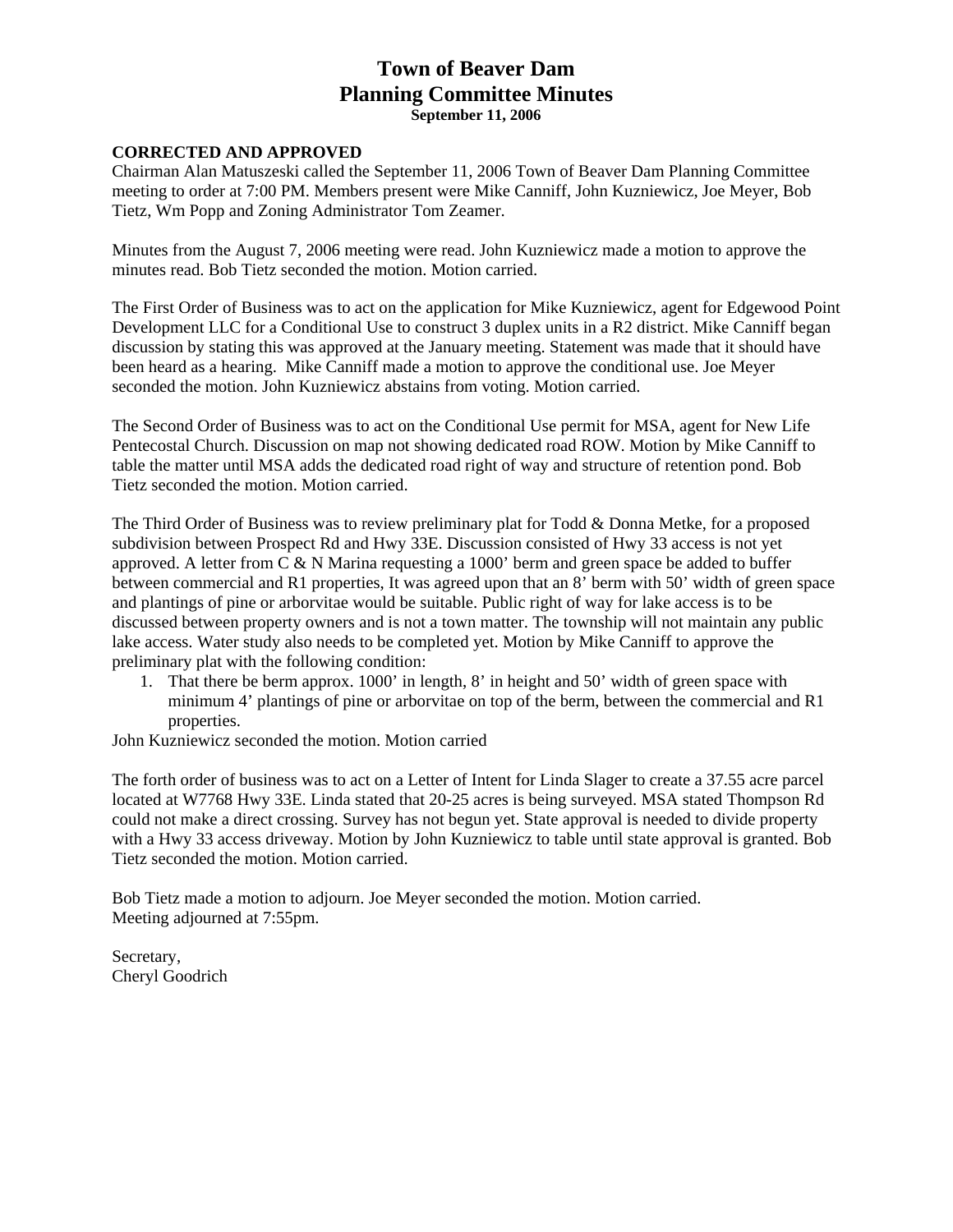## **Town of Beaver Dam Planning Committee Minutes October 2, 2006**

Chairman Alan Matuszeski called the October 2, 2006 Town of Beaver Dam Planning Committee meeting to order at 7:05 PM. Members present were Mike Canniff, John Kuzniewicz, Wm Popp, Bob Tietz, Larry Braker, Van Rokiki and Zoning Administrator Tom Zeamer.

Minutes from the September 11, 2006 meeting were read. Corrections: Wm Popp present at Sept meeting; Minimum 4' trees on top of berm; and Mike Canniff made the statement of approval at Jan meeting for Mike Kuzniewicz.

Motion by Al Matuszeski to approve the minutes as corrected. Bob Tietz seconded the motion, all in favor, motion carried.

Chairman Al Matuszeski opened the public hearing for the Conditional Use for MSA, agent for New Life Pentecostal Church. Rev. Jim Derber spoke stating all conditions have been met as requested. No one else spoke for or against. Chairman then closed the public hearing and opened the regular meeting.

The First Order of Business was to act on the Conditional Use permit for MSA, agent for New Life Pentecostal Church. Anne Cook of MSA presented the new plan showing all the parking stalls, the retention pond and the 35' area reserved for dedicated road. She also stated that the Storm water management plan was in the hands of Dan Prunuske. Motion by John Kuzniewicz to approve the Conditional Use. Seconded by Larry Braker, all in favor, motion carried.

Todd & Donna Metke were present and asked about the possibility of a special meeting for final plat approval of Preserve. After discussion, it will be presented on the normal Nov 6 Planning Committee agenda.

Bob Tietz made a motion to adjourn. Mike Canniff seconded the motion. Motion carried. Meeting adjourned at 7:35pm.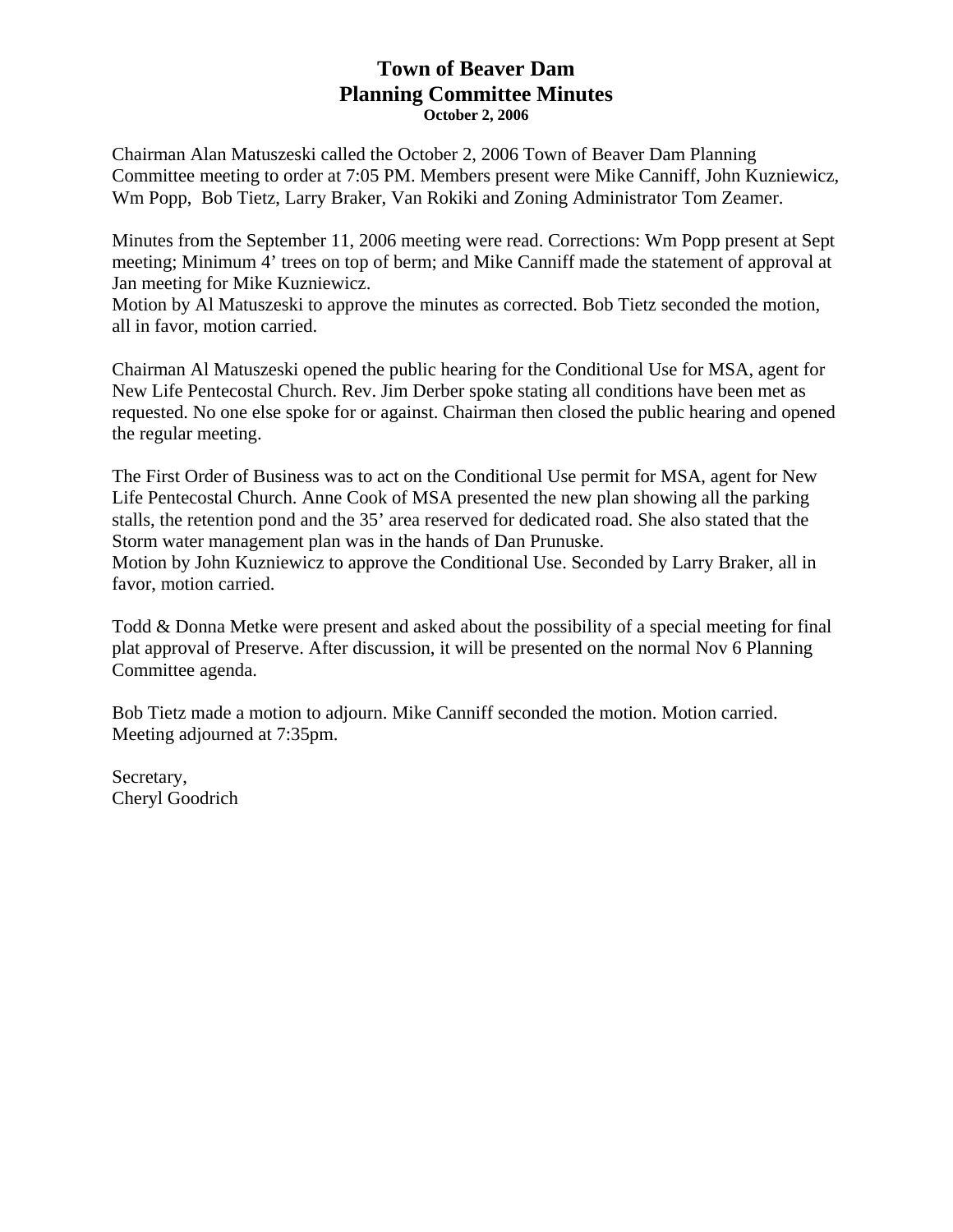## **Town of Beaver Dam Planning Committee Minutes November 6, 2006**

Chairman Alan Matuszeski called the November 6, 2006 Town of Beaver Dam Planning Committee meeting to order at 7:00 PM. Members present were Mike Canniff, John Kuzniewicz, Bill Popp, Bob Tietz, Larry Braker, Van Rokiki and Land Use Administrator Tom Zeamer.

Minutes from the Oct. 2, 2006 meeting were read.

A motion by Bob Tietz was made to approve the minutes as read. John Kuzniewicz seconded the motion, all in favor, motion carried.

The first order of business was to act on the 1st Conditional Use permit for David and Carrie Slager to divide land to create a 3.47 acre parcel. The variance has already been approved. Carrie stated they would like to keep the 2 homes and all the land in the family, but that no one person can afford to own it all. Dividing the land would make it affordable to keep in the family. Both homes are being bought by David and Carrie. They would like to create a new driveway on the north side for machinery to get into the fields. Al Matuszeski stated only 1 driveway is allowed per 40 acres.

Motion by John Kuzniewicz to approve the Conditional Use with the following conditions:

1. All remaining farmland will stay in the Farm Preservation program, and will not be further developed.

 2. The driveway/culvert to the old trailer site must be removed before the new driveway is created.

Motion seconded by Van Rokicki, all in favor, motion carried.

The second order of business was to act on the  $2<sup>nd</sup>$  Conditional Use permit for David & Carrie Slager for land split to create a 2 acre lot.

Motion by Mike Canniff to approve the Conditional Use with the following condition:

1. All remaining farmland will stay in the Farm Preservation program, and will not be further developed.

Motion seconded by Larry Braker, all in favor, motion carried.

The third order of business is to review and approve the final plat for Todd and Donna Metke for The Preserve at Crystal Farms. Dan Prunuske stated everything is in order, and that there is a sufficient bond to cover both layers of asphalt.

Motion by Bob Tietz to approve the final plat of the Preserve at Crystal Farms with the following conditions:

- 1. An 18" culvert be installed at east side turn off, as soon as possible.
- 2. Ditches are repaired after utilities are finished.
- 3. Dan Prunuske checks gravel depth before paving

Motion seconded by John Kuzniewicz, all in favor, motion carried.

Planning committee will make recommendation to the Town Board for approval at the December meeting.

Earl Voigt stated Mike Gossfeld of N6690 S Crystal Lk Rd, is said to have put in a  $2<sup>nd</sup>$  driveway possibly without a permit. Tom Zeamer will check into it.

Bob Tietz made a motion to adjourn. Bill Popp seconded the motion. Motion carried. Meeting adjourned at 7:40pm.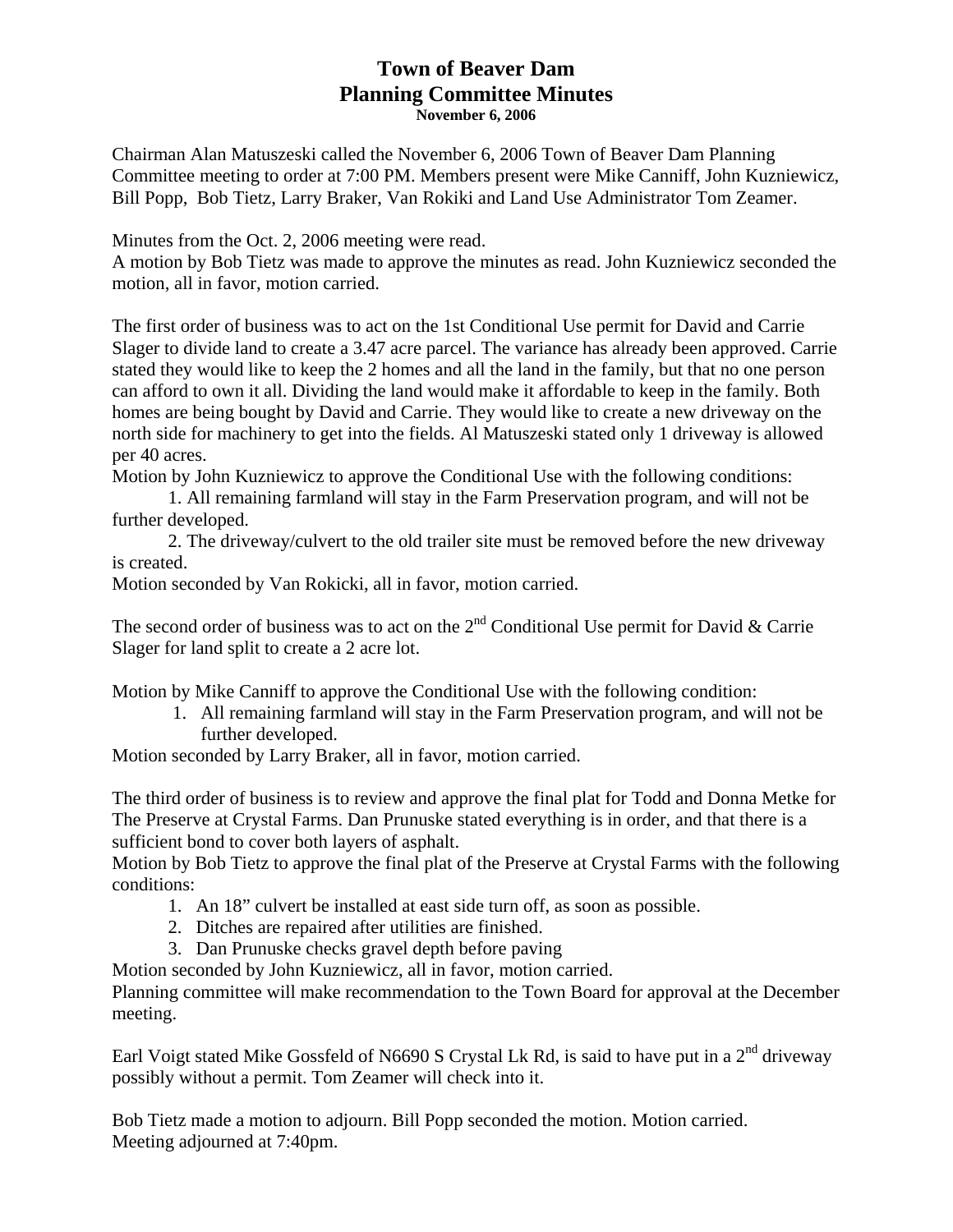Next meeting will be Dec. 4.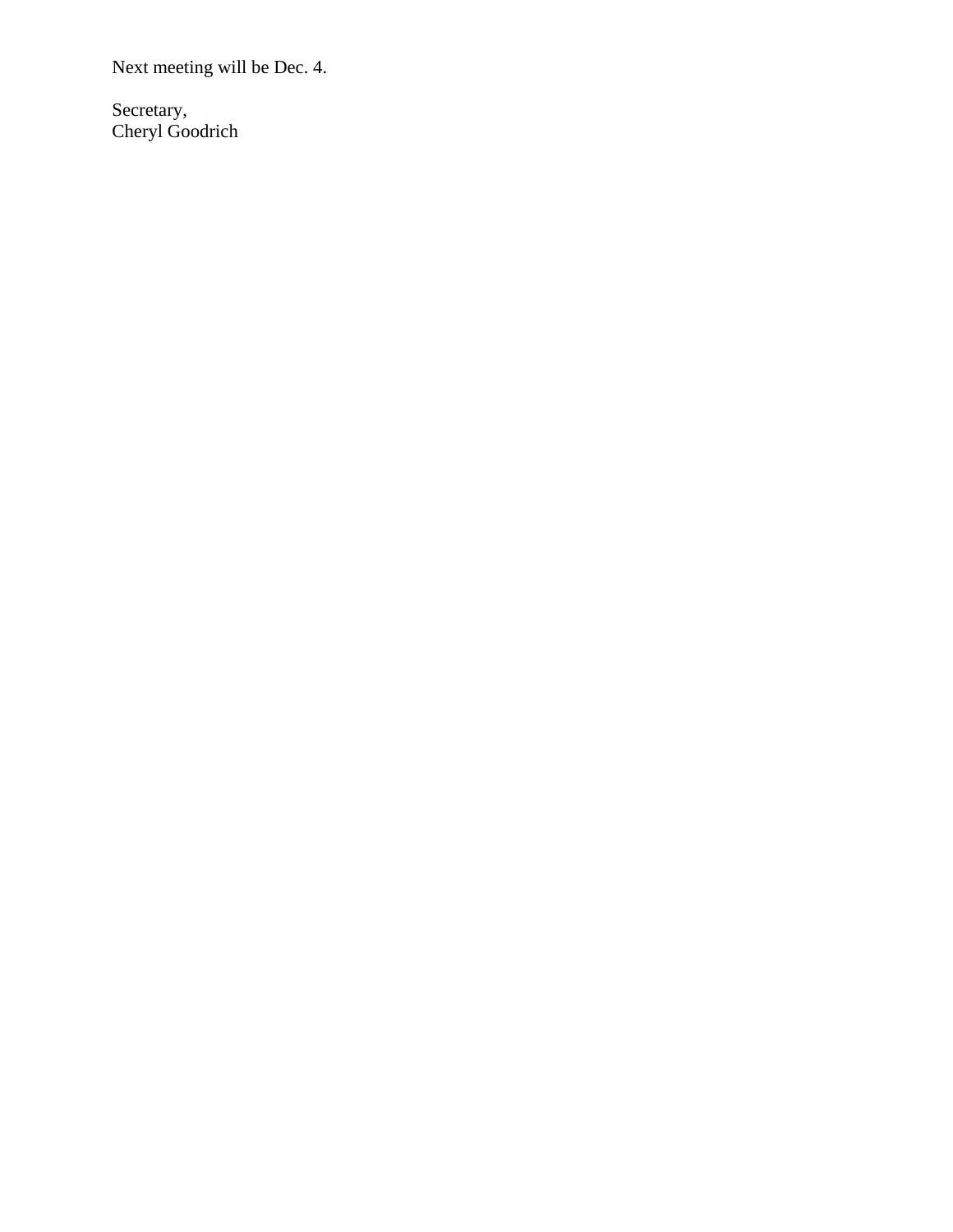# **Town of Beaver Dam PLANNING COMMITTEE PUBLIC HEARING AND MEETING MINUTES DECEMBER 4, 2006**

Chairman Alan Matuszeski called the December 4, 2006 Town of Beaver Dam Planning Committee meeting to order at 7:00 PM. Members present were Al Matuszeski,Mike Canniff, John Kuzniewicz, Bill Popp, Bob Tietz, Larry Braker, Van Rokiki and Land Use Administrator Tom Zeamer.

Minutes from the Nov 6, 2006 meeting were read.

One change in the minutes noted: change turn lane to passing lane on third item of business. Motion by Larry Braker to approve the minutes as read and amended. Motion seconded by Bill Popp, all in favor, motion carried.

 Motion by John Kuzniewicz to amend the agenda to change order of business, moving item #3 to #1. Motion seconded by Bob Tietz, all in favor, motion carried.

 At the Nov 6 meeting, Item #1 of minutes, Planning committee was misinformed on the driveway situation on the Slager property. Field driveway/culvert already exits, therefore does not need to be created. Motion by John Kuzniewicz to amend by removal of condition #2 removal of old trailer driveway/culvert before new driveway is created.

As all 3 driveways pre-existed before conditional use application was received. Motion seconded by Bob Tietz, all in favor, motion carried.

 Question on new Gossfeld driveway. Tom Zeamer will check into it before the December Town Board meeting.

 The first order of business was to act on Preliminary Plat for New Frontier Land Surveying, agent for Charlie Hammer and Nancy Kavazanjian, for Prairie View Estates 1<sup>st</sup> Addition. Dan Prususke stated that the concept plan is OK, but there are several items needing to be addressed, for example, storm water management, grade and depth of ditches, culvert size and cover depth. One critical issue is to not send any water toward the corner of  $A \& E$ . Dan submitted a list of concerns and conditions to engineer Rick Goetting of Advantage Engineering, and to the Planning committee. Motion by John Kuzniewicz to approve preliminary plat with the condition that stated concerns, as submitted by Dan Prunuske, be addressed before any work begins. Motion seconded by Mike Canniff, all in favor, motion carried.

 The second order of business was to act on Letter of Intent for New Frontier, agent for Linda Slager and Theresa Schmidt for minor land division. The lots new driveway was OK'd by the state. Parcel is zoned A2 and it is a sub-standard lot. Motion by Mike Canniff to approve pending condition of a variance for a sub-standard lot is granted by the BOA. Motion seconded by John Kuzniewicz, all in favor, motion carried.

 The third order of business is to act on Letter of Intent for New Frontier, agent for Linda Slager and Theresa Schmidt for minor land division to create 2 lots. Motion by John Kuzniewicz to table until the correct papers/plan is received. Motion seconded by Bob Tietz, all in favor, motion carried.

 The fourth order of business is the Final Plat approval for DesignTech Engineering, agent for Louis Nehls, Hemlock Estates subdivision. Dan Prunuske presented the Developers agreement, and a Letter of Credit in the amount of \$31,000 to cover asphalt.

The letter of Intent and cost estimate is outstanding. The easement is in place, Plat prohibits any altering of ditches, and owner of lot 3 is responsible for maintaining the water detention pond. Dan will forward the water study and letter of credit to MSA.